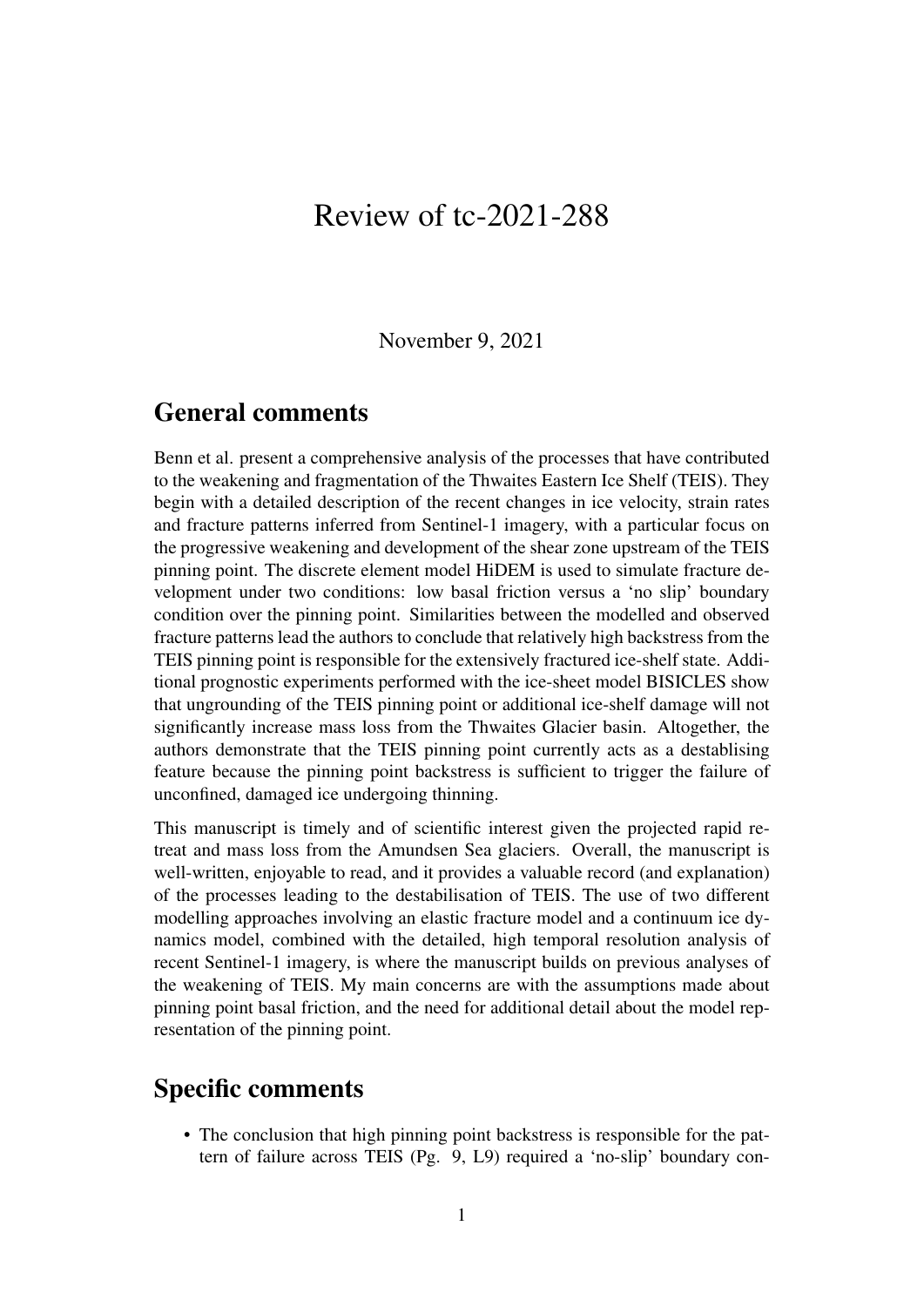dition over the model pinning point, resulting in a fairly large zone of zerodisplacement upstream. Could this be an overestimation of the basal friction provided by the pinning point? In reality, the pinning point does not reduce ice velocity to zero (Fig. 4 suggests flow speeds of 0.1 to 0.5 m per day over the pinning point). After finding that the inferred pinning point friction coefficient from the Elmer/Ice inversion was too low to modify the pattern of ice displacement, why not increase the friction coefficient over the pinning point area (since you are already rescaling the friction coefficient anyway for Hi-DEM). This could be an alternative to using a more extreme (and somewhat unrealistic) no-slip boundary condition over the pinning point that appears to overestimate the backstress provided as shown by the large area of stationary ice in Fig. 9. Similarly, in the discussion, you justify the requirement for a high damage density of 0.6 in order to produce a shear zone, but you haven't justified the requirement for very high basal drag provided by the HiDEM pinning point.

- The statement that there is close similarity between the observed Feb 2021 pattern of fracture and the 'no-slip' simulation (Pg. 8, L51) would be more convincing if Fig. 10 and Fig. 3d (2021) were presented beside each other. Fig. 10 has a different coordinate system and orientation to Figs. 3 and 1 (the pinning point has rotated by 45 degrees in Fig. 10), and as result, it is not easy to pick similarities between the two (even with the labels). Including the pinning point outline in Fig. 3 may also help. This comparison is important given that one of the main conclusions from the HiDEM 'no-slip' experiment is that recent fracturing and TEIS fragmentation is due to the backstress provided by the pinning point, rather than gradual ungrounding and a reduction in backstress.
- Pg. 2, L73: The citations provided are not examples of ice shelf disintegration occurring in response to loss of contact with pinning points.
- Pg. 2, L86: I don't think it is correct to say that TEIS crossed a threshold from stable to unstable within the last 5 years when there is much evidence to suggest that TEIS was undergoing gradual change prior to 2016. This also depends on whether you define an unstable ice shelf state as undergoing irreversible change, or by some other definition.
- Pg. 4, L57: You mention that the DEM doesn't include recent data from Wild et al. (2021) on the TEIS pinning point, but it would be useful to provide more information on how the pinning point is actually represented in the model geometry. Does the model pinning point consist of two separate pinning points or one broader grounded region? (You have to zoom quite far in to Fig. 11 to see this). What is the model pinning point height above flotation and is it comparable to the different height above flotation calculations for the same pinning point by Wild et al. (2021)? What is the difference between the modelled and observed ice velocity over the pinning point? Since BISICLES simulations are conducted to show that removal of the pinning point will have no influence on ice loss, you should demonstrate that care has been taken en-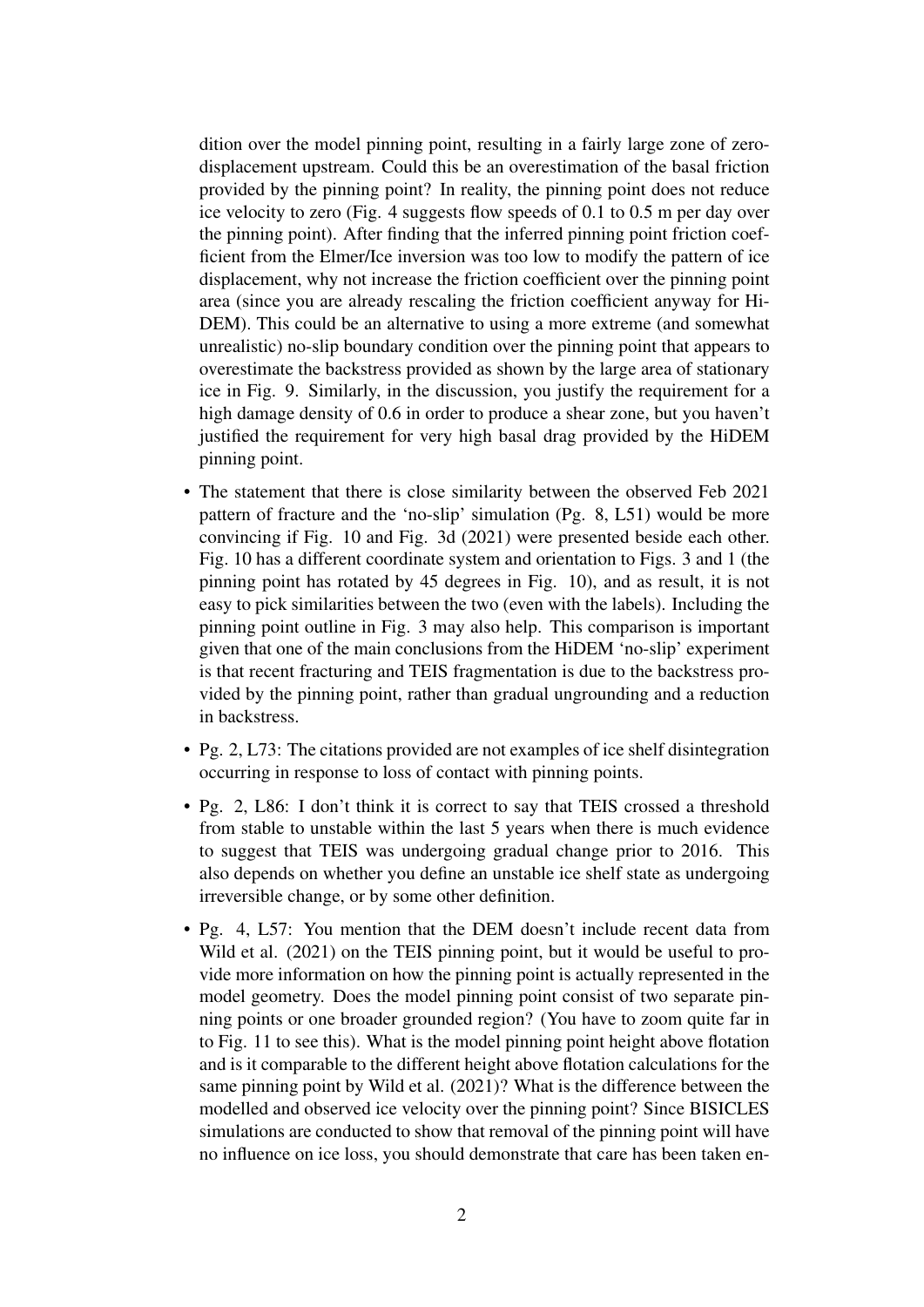sure the accurate representation of both model pinning point morphology, and flow resistance provided by the pinning point.

- Pg. 4, L60: What was the time period required to relax the model, and did the model relaxation change the geometry near the TEIS pinning point? Is the model pinning point area and height above flotation still representative of the realworld pinning point after relaxation?
- Pg. 5, L9&15: At this stage of the paper, it isn't clear whether you are referring to the shear zone immediately upstream of the pinning point, or the shear margin between TEIS and TWIT. The TEIS shear zone is introduced in the following section.
- Pg. 5, L15: How large is the area where the ice thickness is set to zero to simulate unpinning? This could also be indicated in a figure.
- Pg. 5, L97-98: Did you vary the pinning point friction, or remove the pinning point entirely?
- Pg. 5, L98: Why did you choose not to relax the model before each simulation?
- Pg. 5, L99: How did the friction coefficient pattern evolve during each forward experiment in comparison to the 2016 basal friction? Did the friction coefficient over the pinning point also evolve in Experiments 00, E0 and ER?
- Pg. 8, L87: Fig. 13 shows that the discharge of ice above flotation,  $V$ , decreases by approximately 30% by 2100 in each BISICLES simulation. This is not intuitive and the reasons for this decrease deserve some further discussion.
- Pg. 8, L96: It's not clear where this region of reduced traction is in Fig. 11.
- Fig 12: Is there a reason why you chose to use year 2032 to compare to year 2016? 16 years doesn't seem a sufficient amount of time to allow a model to adjust to a perturbation such as unpinning or an increase in damage. Do the speed changes shown Fig. 12 persist after the year 2032 or is there a further change in speeds as the model readjusts to a new steady state?
- Fig 13: Why does the line for experiment UR end at 2050, experiment E0 end at 2070, and experiment ER end at year 2120 if you ran each simulation until 2100 as stated in the method? As shown, the figure doesn't support the claim that all of the experiments show the same long-term trend if the change in  $V$ until 2100 isn't shown for each of the four simulations.
- Pg. 9, L10: Why not modify the model seafloor topography by  $+200$  m in order to achieve a more accurate height above flotation at the pinning point location? The BISICLES simulations demonstrate that unpinning will have very little impact on ice discharge from Thwaites Glacier, but if the bathymetry is too deep, is it possible that you are underestimating the flow-resisting effect of the pinning point?